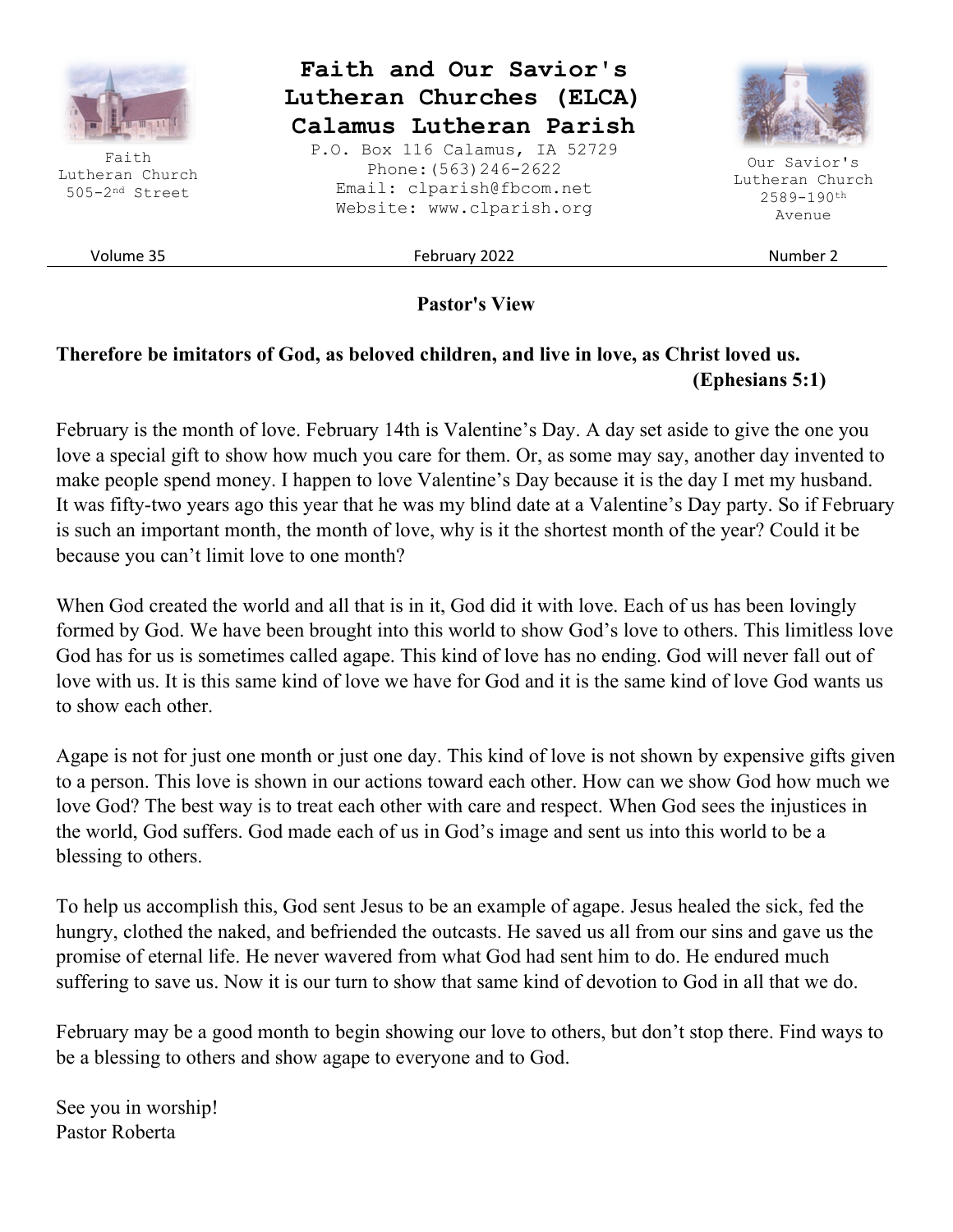

# **Confirmation Classes**

Wednesdays - February 2, 9, 16, 23 6:00 p.m. at Faith

# **God Squad Bible Jams**

Devotions! Discussion! Food! Fellowship! Games!

Wednesdays – February 2, 9, 16, 23 7:00 – 8:00 p.m. at Faith Church

All junior high and high school students are invited.

# **Naomi Circle Bible Study**

Wednesday, February 9 10:00 a.m. at Diane Christensen's home



"The Kingdom of God" by Mark Allan Powell January/February issue of *Gather* magazine (pages 30-35)

#### **Would you like to try** *Gather* **magazine?**

It is a publication for women of the ELCA. There is a special subscription offer for new subscribers: get one year (6 issues) for only \$9.95 (regularly \$19.95). Call 1-844-409-0576 or visit gathermagazine.org/subscribe

Sincere condolences to the family of Clara Wilhelm who passed away on January 10. Clara's funeral service was held at Faith Church on January 15.

> To contact Pastor Roberta, please use her cell phone number: **406-478-9518**

Please submit items for the March newsletter to the church office by Monday, February 14.

# **January Meetings**

# $\sim$  ~ Joint Council  $\sim$   $\sim$

#### **God Squad**

- $>$  5-7 youth are participating in Bible Jam.
- $5$  youth attended the Christmas Party.
- $\triangleright$  Sarah Tulley and Courtney Knoche are registered for the 2022 ELCA Youth Gathering in MN. Deb Tulley and Trina Knoche will serve as chaperones.
- $\triangleright$  Youth will lead a worship service sometime in March 2022 at Our Savior's. God Squad requested they be allowed to choose the recipient organization for the non-designated offerings at that service.
- $\triangleright$  Group is planning a new t-shirt design for 2022.

#### **Pastor's Report**

- > Christmas Services went well.
- $\triangleright$  Confirmation Class has good regular attendance.
- $\triangleright$  Lenten services will involve Confirmation students but will not be skits.

#### **Worship Committee**

- > Lenten Worship services on Wednesdays will all begin at 6:30PM at the following locations.
	- March  $2, 9, 16$  at Faith
	- March 23, 30, April 6 at Our Savior's
	- Refreshments will be served following each service.
- $\triangleright$  Maundy Thursday, 6:30PM at Faith
- $\triangleright$  Good Friday, 6:30PM at Our Savior's
- Easter Worship will be at 8:00 AM at Faith and 10:30AM at Our Savior's.
	- No Sunday School will be held on Easter Sunday.
	- Any group hosting an egg hunt or breakfast may choose the time and place between services.
- $\triangleright$  The March Worship Committee Meeting will be held at Faith immediately following the Lenten service on Wednesday, March 9.
- $\triangleright$  Future Worship Committee meetings will begin at 6:30PM.

#### **Education Committee**

- $\triangleright$  Christmas program went well.
- $\triangleright$  Education committee will review the Sunday School curriculum. Current curriculum has been used for three years.
- $\triangleright$  Bible School may be held on Mondays in May. Planning is still in progress.

#### **Old Business:** None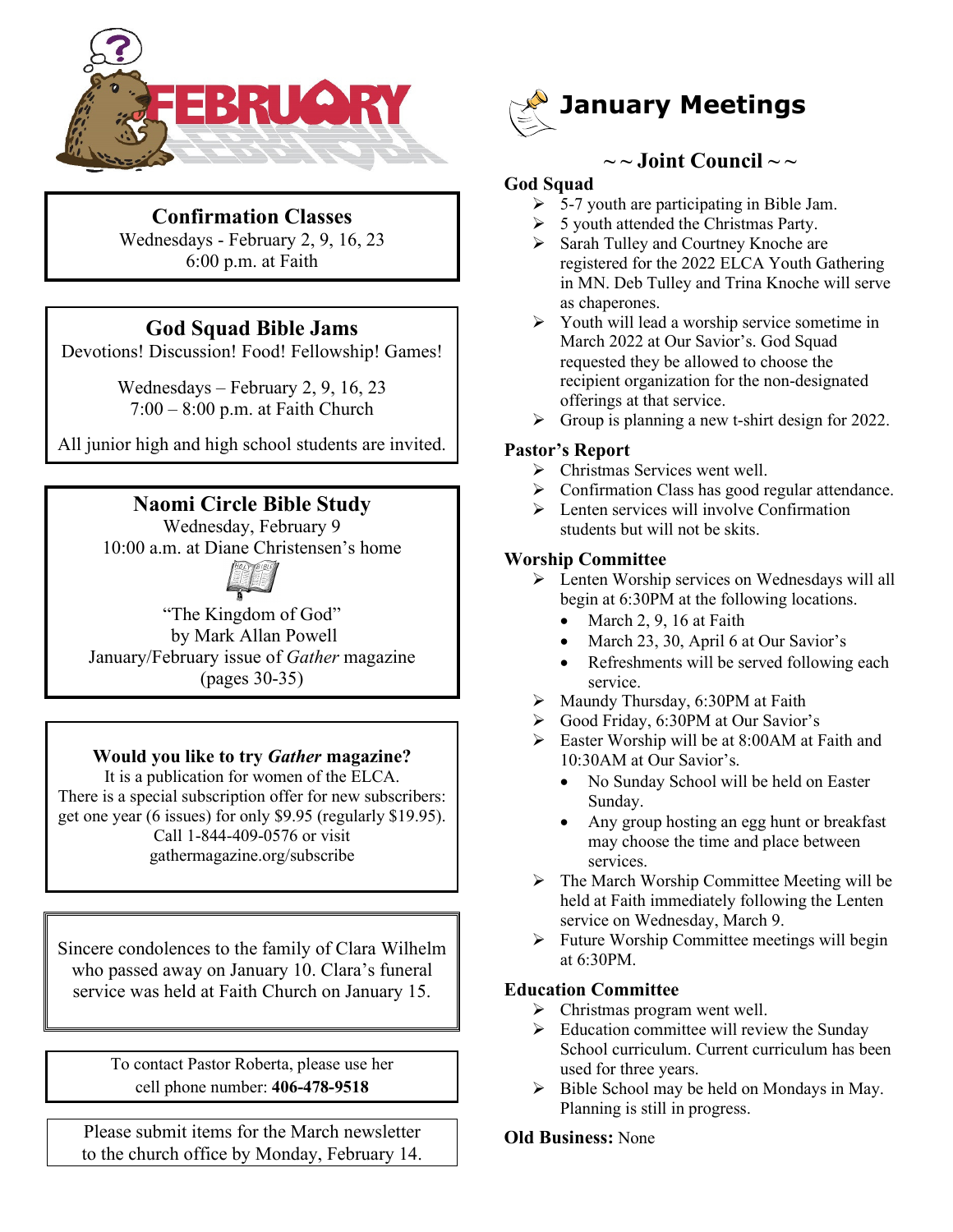#### **New Business:**

#### **Pastor's Salary**

 $\triangleright$  The PCC recommended a \$200 per month raise be budgeted for Pastor. Cost would be \$100 per congregation per month. Pastor has not had a raise since she began her interim duties two years ago. Motion by Bousselot to approve raise as presented by PCC. Jacobsen seconded. Motion carried.

#### **Performance Reviews**

- $\triangleright$  The PCC recommended regular performance reviews of shared/hired staff to identify areas for improvement and possible wage increases.
- $\triangleright$  Pastor will assist with a duty list for the secretary by contacting area secretaries and using her past experience.
- $\triangleright$  A performance review committee will be formed from both congregations.
- $\triangleright$  Performance review committee nominations will be presented at the February 10 meeting.

#### **Secretary's Wages**

 Motion made by Bousselot to keep current hourly wage for the church secretary. Jacobsen seconded. Grau then moved to amend the motion to leave the wage as is, but budget a maximum of 50 cents per hour raise following the performance review. Steffens seconded. The amendment carried. The motion with the amendment was then voted on and carried.

#### **Noisy Offering**

- **Example 3** Last year's recipient was Carroll Assistance Center in Wheatland.
- $\geq 2022$  recipient will be a global mission organization. Decision will be made at the February meeting.

#### **Church Windows and Virus Scanner**

 $\triangleright$  Motion made by Burke to renew the updates on both software programs on the office computer. Grau seconded. Motion carried.

#### **Copy Machine**

- $\triangleright$  The current copier contract allows a maximum of 90,000 copies. The parish made only 34,000 copies in 2021.
- $\triangleright$  Witte will check with the company to see if the contract can be adjusted to a reduction in quantities and reduced cost.

#### **Committee Retreat**

 $\triangleright$  A parish meeting of all people serving on all committees in both congregations will be held from 9:00 - 11:00AM on Saturday, February 19, at Faith. Please plan to attend.

#### $\sim$  **Faith Council**  $\sim$   $\sim$

#### **Old Business:**

 $\triangleright$  Property and Management reported the water damaged wall and ceiling in the chapel may now be scraped and painted.

 $\triangleright$  Witte contracted Meyer Pest Control at a rate of \$95 per visit to service both parsonage and church.

#### **New Business:**

- $\triangleright$  Thank you notes were received from Rachel Bousselot and Pastor Roberta. Both expressed appreciation for their Christmas gifts and their joy in serving.
- $\triangleright$  Council Terms Ending 2021 Bousselot (2<sup>nd</sup>) and Steffens  $(1<sup>st</sup>)$ . Steffens will serve a second 3-year term beginning in 2022.
- $\triangleright$  Each committee will be asked to give a brief summary of their report at the Annual Meeting on January 30, 2022.

## **~ ~ Our Savior's Council ~ ~**

#### **Old Business:** None

#### **New Business:**

- $\triangleright$  Youth-led Service suggested March 27
- $\triangleright$  Council Size will bring up at annual meeting about lowering council threshold to 5 members

#### **Next Meeting 7:00PM on Thursday, February 10 at Our Savior's**

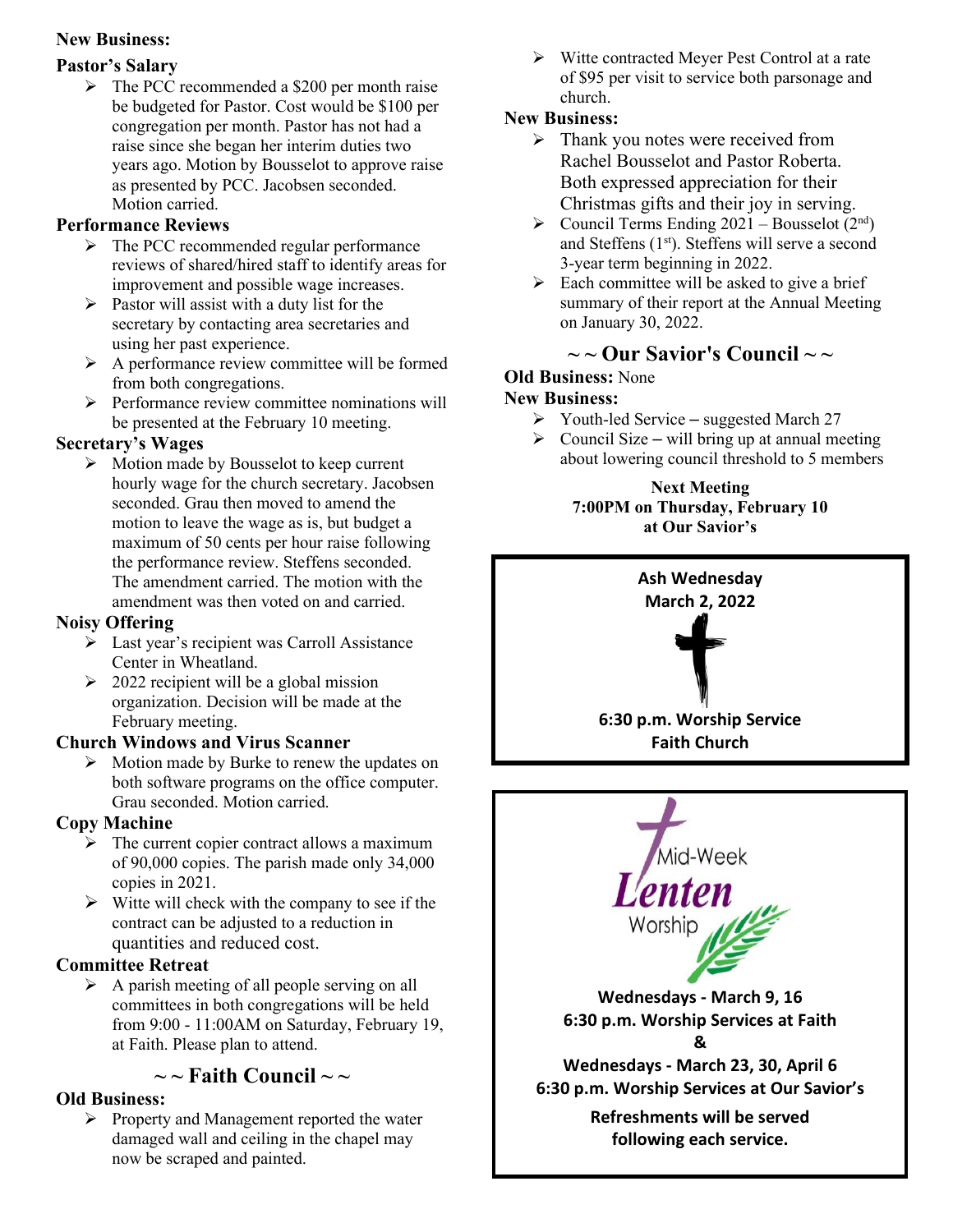## **MINISTERS for February 2022**

If you cannot do your task on the day assigned, it is your responsibility to trade with someone or to find your own substitute and notify the church office of the change.

#### **FAITH CHURCH**

**Ushers:**  Diane and Herb Wilhelm

**Acolyte:**  Grant Hoffmann

**Altar Ministry:**  Diane and Herb Wilhelm

**Communion Assistant:**  Sharyl Banowetz

#### **Lectors:**

February 6: Annette Braet February 13: Sharyl Banowetz February 20: Alan Lee February 27: Ruth Braet

#### **OUR SAVIOR'S CHURCH**

**Usher:**  Neil Holmquist

**Acolyte:**  David Burke

**Communion Assistant:**  Brian Bousselot

#### **Lectors:**

February 6: Jason Bousselot February 13: Neil Holmquist February 20: Marcia Edens February 27: Joe Morehead

**Cleaners:**  Marcia Edens and Mark Olson